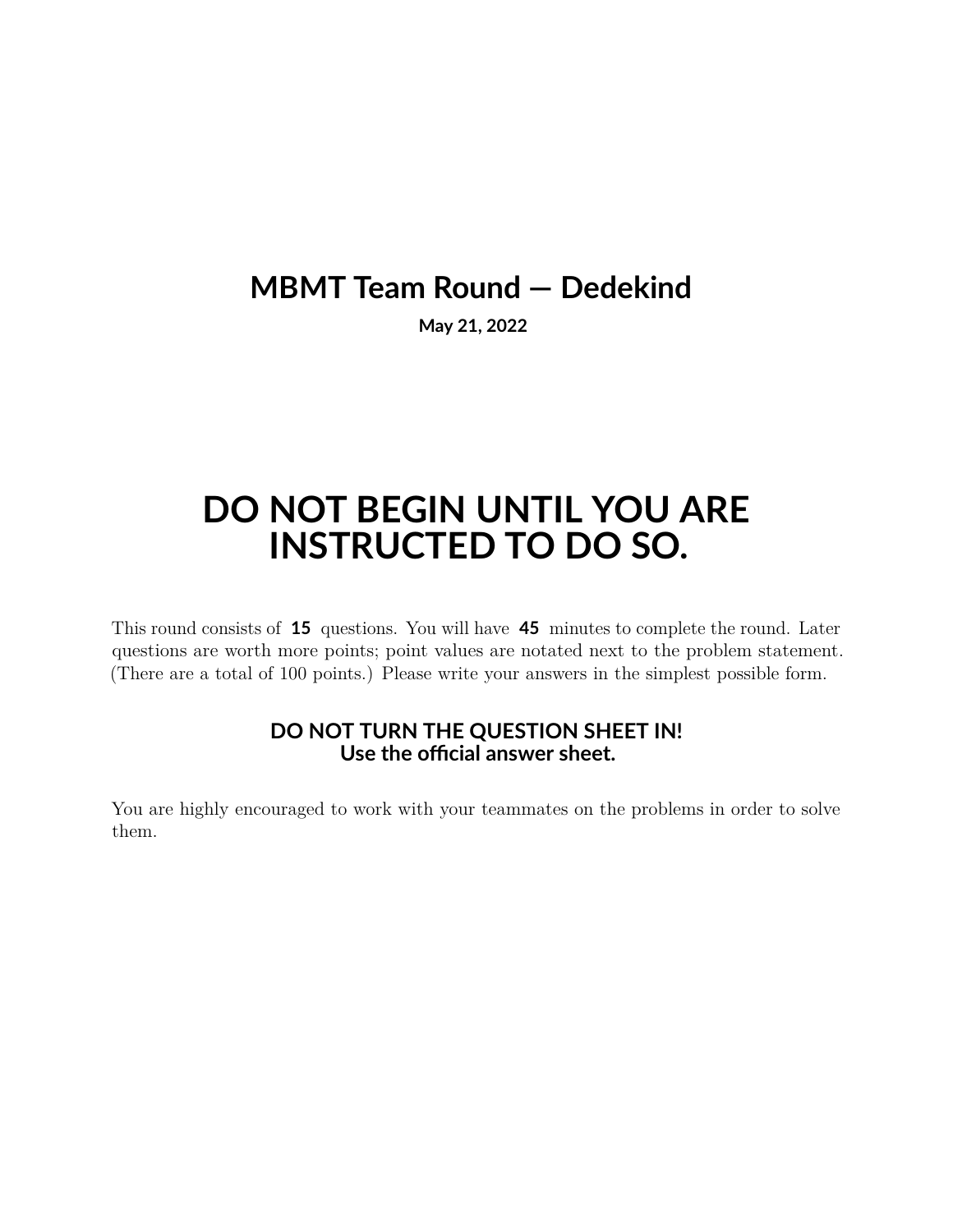- **1 [4]** The product of two positive integers is 5. What is their sum?
- **2 [4]** Gavin is 4 feet tall. He walks 5 feet before falling forward onto a cushion. How many feet is the top of Gavin's head from his starting point?
- **3 [4]** How many times must Nathan roll a fair 6-sided die until he can guarantee that the sum of his rolls is greater than 6?
- **4 [5]** What percent of the first 20 positive integers are divisible by 3?
- **5** [5] Let *a* be a positive integer such that  $a^2 + 2a + 1 = 36$ . Find *a*.
- **6 [5]** It is said that a sheet of printer paper can only be folded in half 7 times. A sheet of paper is 8.5 inches by 11 inches. What is the ratio of the paper's area after it has been folded in half 7 times to its original area?
- **7 [6]** Boba has an integer. They multiply the number by 8, which results in a two digit integer. Bubbles multiplies the same original number by 9 and gets a three digit integer. What was the original number?
- **8 [6]** The average number of letters in the first names of students in your class of 24 is 7. If your teacher, whose first name is Blair, is also included, what is the new class average?
- **9** [7] For how many integers x is  $9x^2$  greater than  $x^4$ ?